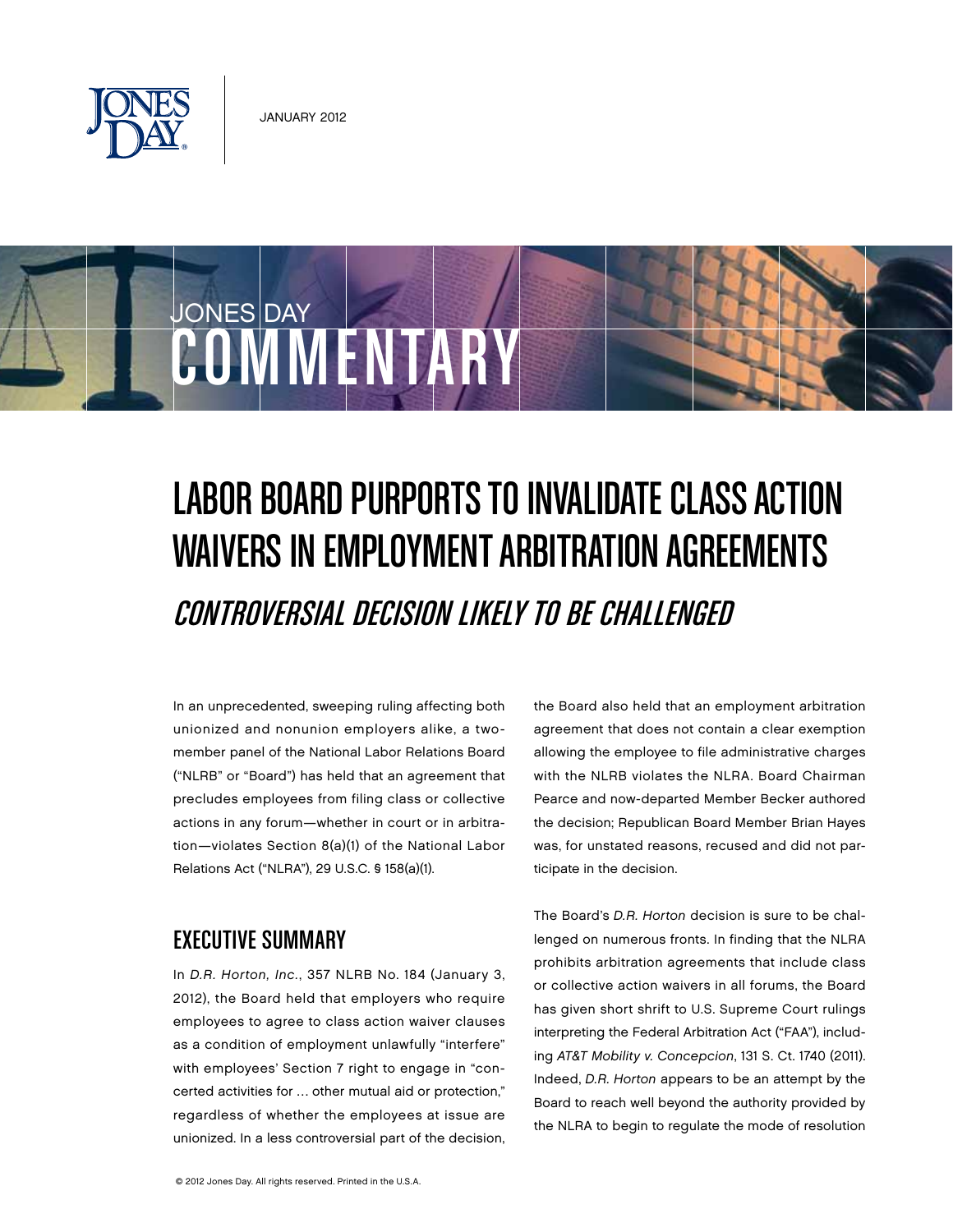of non-NLRA employment claims. Significant procedural questions may also exist concerning the timing of the decision, which, while dated January 3, was released several days after Member Becker's term expired, at which point the Board was prohibited from taking any action due to the loss of its quorum. New Process Steel v. NLRB, 130 S. Ct. 2635 (2010). The decision comes on the heels of President Obama's controversial announcement of his intent to recess appoint three additional members to the Board, despite the ongoing pro forma sessions of Congress that may arguably prevent recess appointments.

The Board's decision will not be the final word on the issue of class action waivers in arbitration agreements. The Board's decision is enforceable through Unfair Labor Practice ("ULP") charges filed with the Board; however, any order of the Board will be reviewed by a federal court of appeals, where the agency's ruling is likely to come under heavy criticism in view of the decisions of the U.S. Supreme Court and other courts enforcing class action waivers in mandatory arbitration agreements. But employers, whether unionized or not, should brace themselves for a potential onslaught of litigation, both in court and before the Board, seeking to invalidate such waivers. Employers also should review their employment arbitration agreements to determine whether the agreements are at risk under the Board's decision. In principle, employment arbitration agreements that do not contain class action waiver provisions are not at risk under the Board's ruling. Particularly given the uncertainty as to the Board's authority to act at this time and the likelihood of a court challenge to this decision, employers should consult with counsel before modifying their arbitration agreements.

## D.R. Horton's Arbitration Agreement

Like many employers, D.R. Horton required employees to sign a Mandatory Arbitration Agreement ("MAA") as a condition of employment. The MAA did not clearly exempt administrative charges filed with the NLRB or the EEOC. In addition, the MAA prohibited the arbitrator from allowing a dispute to proceed on a class or collective action basis in any forum.

One of D.R. Horton's nonunion employees who signed the arbitration agreement sought to initiate a collective arbitration under the Fair Labor Standards Act ("FLSA") alleging that he was misclassified as exempt from overtime. After the employer refused to process the arbitration request as a collective action, the employee filed an ULP charge with the NLRB. The employee alleged that the class and collective action waiver in the Agreement violated Section 8(a)(1) of the NLRA and that the MAA violated both Sections 8(a)(4) and 8(a)(1) by potentially leading employees to believe they were prohibited from filing charges with the Board.

An Administrative Law Judge ("ALJ") at the NLRB concluded that the MAA violated the NLRA by appearing to prohibit the filing of ULP charges with the Board but that the MAA's prohibition on class or collective actions did not violate the NLRA. Both sides filed exceptions to the ALJ's decision with the NLRB. In June 2011, the Board invited interested parties to file amicus briefs in the case on the latter ruling. Jones Day, on behalf of several national employer associations, filed an amicus brief with the Board arguing that class action waivers were enforceable under the FAA and did not violate the NLRA.

# The Board's Decision

In a relatively noncontroversial portion of the decision, the Board upheld the ALJ's finding that D.R. Horton's arbitration agreement violated the NLRA by not providing a clear exception allowing employees to file charges with the NLRB. Relying on prior decisions, the Board held that a mandatory arbitration agreement must clearly state that employees maintain the right to file ULP charges with the Board, similar to the right employees have to file administrative charges with the EEOC. Because the MAA was, at the least, ambiguous on this point, the Board found a violation of Section 8(a) (1) of the NLRA.

In a far more significant holding, the Board also concluded that the MAA's waiver of all class and collective actions, in both judicial and arbitral fora, violated employees' right under Section 7 of the NLRA to engage in concerted activities. Tracing the legislative protections of concerted activity to the Norris-LaGuardia Act of 1932, 29 U.S.C. § 101 et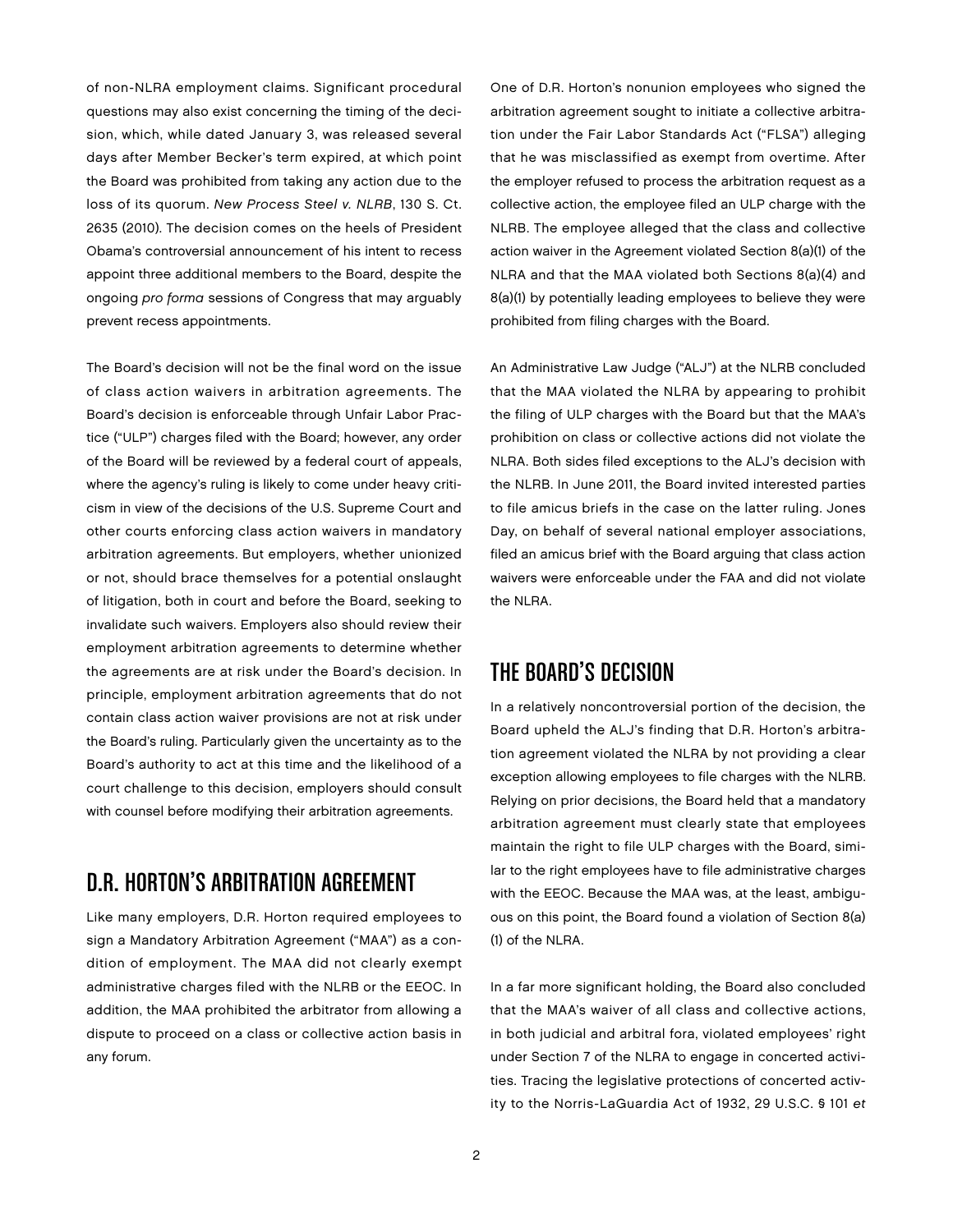seq., the Board likened class action waivers to unlawful "yellow-dog" contracts, which prohibit employees from joining labor unions. Demonstrating clear antipathy toward arbitration agreements containing class action waivers, the Board expressly rejected a 2010 NLRB General Counsel Memorandum directing that a class action waiver in a predispute arbitration agreement did not violate the NLRA, as long as the agreement made clear that certain employee rights were preserved.

The Board acknowledged that, under various judicial decisions, class action waivers contained in arbitration agreements are enforceable under the FAA. See, e.g., AT&T Mobility v. Concepcion. Nonetheless, in purporting to "accommodate" the interests of two federal statutes—the FAA and the NLRA—the Board found that the protections for concerted activities under the NLRA encompassed the right to pursue non-NLRA statutory employment claims on a class basis, whether or not a class or collective action waiver provision otherwise conformed to the FAA and state law. 357 NLRB No. 184, at 10 ("The right to engage in collective action—including collective legal action—is the core substantive right protected by the NLRA and is the foundation on which the Act and Federal labor policy rest."). As a result, the Board held that an employer violates Section 8(a)(1) of the NLRA by requiring employees, as a condition of employment, to waive their right to pursue employment law claims as a class or collective action.

In its decision, the Board sought to downplay the obvious significance of its decision in several ways. For example, the Board stated that its holding applies only to employment arbitration agreements that include a class or collective action waiver in all fora. Therefore, an agreement that requires individual employees to arbitrate their disputes and that does not address the role of class or collective actions is presumably unaffected by this decision. In addition, the Board confirmed that its holding applies only to "employees" as defined by the NLRA, which would exclude supervisors and certain other types of workers.

The Board stated that it was not addressing two "more difficult questions": (1) whether mandatory arbitration agreements with employees remain valid, if employees have the right to pursue a class or collective action in the arbitration forum; and (2) whether an employer may require a class or collective action waiver in an arbitration agreement, if the agreement is not entered into as a condition of employment, such as an agreement entered into in exchange for participating in a voluntary bonus, commission, or benefit plan. Therefore, even if the Board's decision remains the law, an employer still may be able to enforce a mandatory employment arbitration agreement, if the agreement allowed employees to pursue class or collective actions in the arbitration forum.

The Board's decision is truly novel. The NLRB has long held, with some judicial approval, that employees' Section 7 right to engage in concerted activity includes the right not to be fired or disciplined by the employer for filing or participating in a group lawsuit, even where the litigation seeks redress for non-NLRA workplace rights. This is the first time, however, that the Board has sought to limit the right of employers, under the Federal Arbitration Act, to mandate arbitration agreements as the means by which those disputes must be resolved.

#### The Status of the Board

The Board's D.R. Horton decision comes at a particularly unsettled time in the Board's history. As noted above, under the Supreme Court's New Process Steel decision, the Board is unable to act with fewer than three members. Since August 2011, the Board has been operating with only three members, one of whom—Member Becker—was an unconfirmed recess appointment. The Board has rushed through numerous important decisions and actions before Member Becker's departure, including promulgating significant and controversial changes to its rules for conducting union elections on December 22, 2011. The two-member majority of the Board continues to announce new decisions, including D.R. Horton, even though Member Becker's term expired on or even arguably before January 3. Nothing is certain about the Board's latest controversial decisions and actions, other than the complicated and potentially lengthy litigation that will be generated.